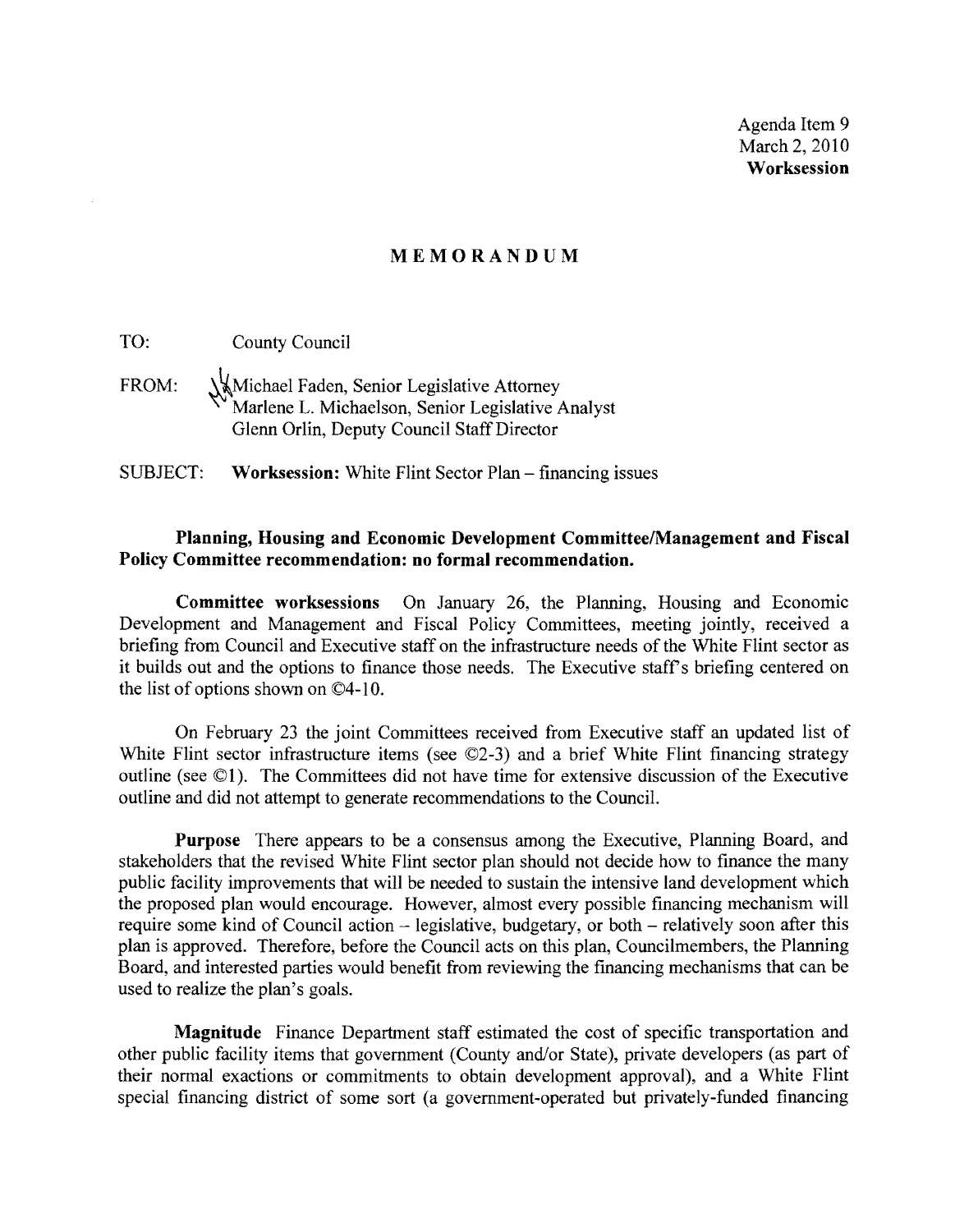mechanism) would be called on to provide. See tables, ©2-3.

As analyzed by Finance Department staff and revised on February 23, over the life ofthis plan the needed infrastructure items on ©2-3 would roughly be allocated among the 3 providers this way:

| • Direct developer-provided items               | \$339 million  | 30.7% |
|-------------------------------------------------|----------------|-------|
| • State/County government-provided items        | \$375 million  | 34%   |
| • White Flint special tax district-funded items | \$389 million  | 35.3% |
| $\bullet$ Total                                 | \$1103 million | 100%  |

These are all preliminary numbers. Both the cost of anyone item, and the allocation of that item to a specific funding source, are likely to change and need not be debated here. But Council staff concurs that this allocation is a useful conceptual guide for planning purposes.

**Core financing principles** Discussions among Council, Executive branch, and Planning staff reached agreement on the following set of core principles which should guide the selection of any financing district mechanism:

- 1) Protect the Charter property tax limit
- 2) Secure revenue stream to pay off bonds
	- feasibility of bond funding: quality of bonds; guarantee that development will occur
- 3) Maintain County bond rating and good name; low risk exposure to County
- 4) Solid legal basis --avoid challenge to financing mechanisms
	- Property owners
	- IRS
- 5) Timely availability of revenue to produce infrastructure before/at development
- 6) Uniform/equitable approach regarding who pays
- 7) Clarity necessary for public understanding, acceptance

**Goals of financing** Similarly, the staffs jointly developed the following set of primary goals for each financing mechanism:

- 1) Assure sufficient resources up front
- 2) Assure that funds received every year as needed
- 3) Affordability to payers

**Parties** Council and Executive staff listed the various parties who could pay a fair share of infrastructure:

- 1) Government State, County
- 2) Property owners who develop soon
- 3) Property owners who do not develop soon, or are already developed
	- Commercial
	- Residential
- 4) Taxpayers County-wide
- 5) Facility users (motorists, transit riders, etc.)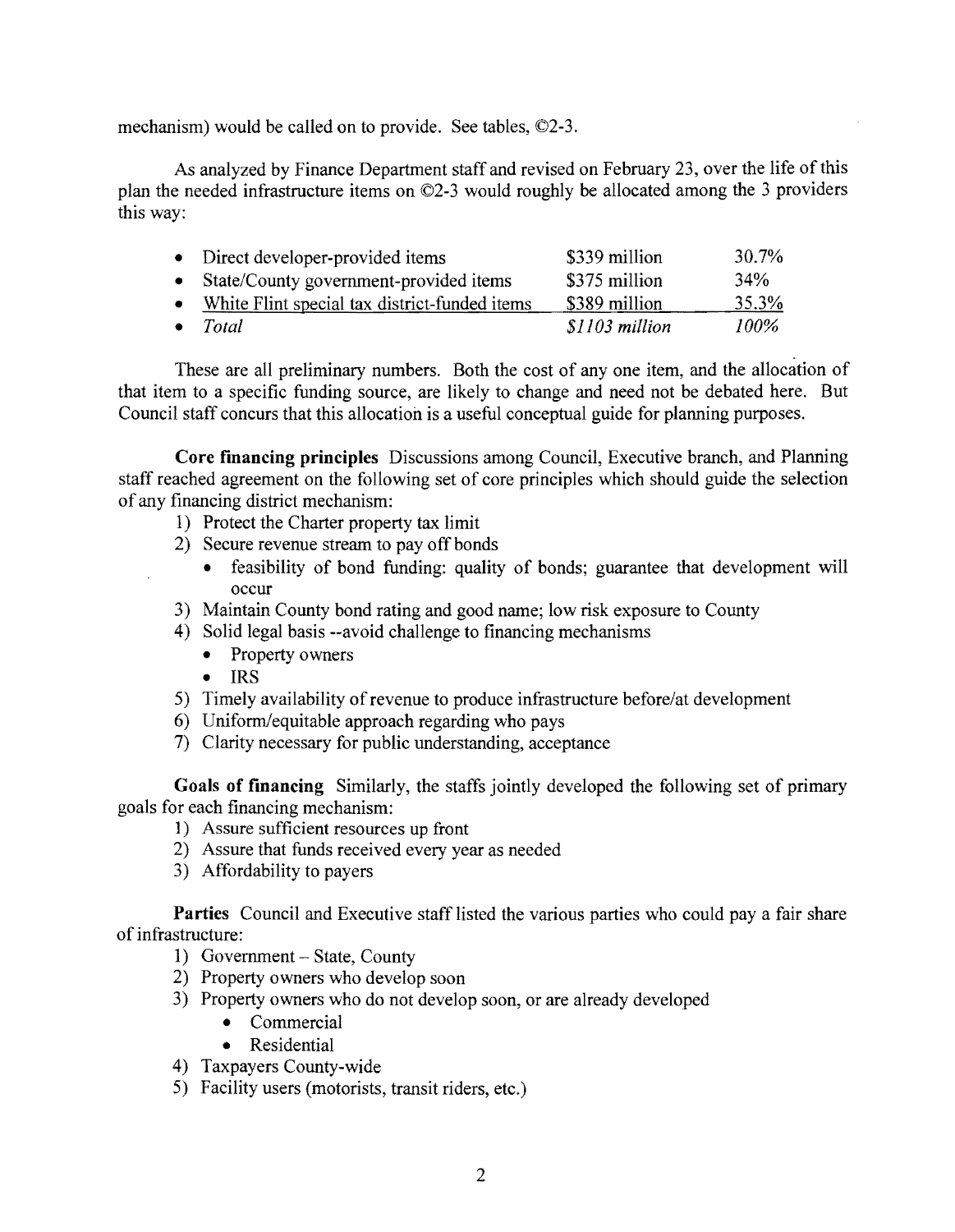Financing options For the first joint Committee worksession, Finance Department staff provided a comprehensive table (see ©4-10) showing the most suitable financing options for a White Flint special tax district. At that worksession Finance staff reviewed each option and answered Councilmembers' questions about them.

Strategy outline The Executive staff outline on ©1 was presented and briefly reviewed at the February 23 joint Committee worksession. In Council staffs view, this outline is on target and is about as far as the development of financing options can go at this time.

Council staff concurs that the most promising financing options are a separate impact tax district and some form of development district, as Executive staff proposed. Normally impact taxes are used to fund transportation infrastructure (other than the separate school impact tax, which would also apply to any residential development in White Flint), and we assume that would be the case here. The "development financing district", as Executive staff calls it, could be a development district (or set of districts or subdistricts) created under current law (County Code Chapter 14) or a revised law, but in either case the goal would be to bring the district within the development district exception to the limit on property taxes in County Charter §30S.

Among the financing options that this outline did not recommend is tax increment financing. Council staff concurs that tax increment financing is not among the most desirable options in this context. If Councilmembers believe that this mechanism should be kept on the list of possible financing options, that should be made clear soon.

If the Council agrees that this overall outline is aimed in the right directions, then Executive staff (working with Council and Planning staffs and the various stakeholders) would draft the specific legislative proposals and Capital Improvements Program items needed to carry it out. In doing so, they should answer such questions as:

- Would impact taxes be spread out over the life of bonds or only collected when a building permit is received?
- Which if any taxes or assessments would apply to existing developed properties?
- How would needed new parking be funded? How would existing parking lots be taxed? How would those properties be encouraged to be redeveloped?

*Next steps:* Executive staff will prepare a PDF for the proposed White Flint Facility Planning Capital Improvements Program project. Executive staff will draft legislation to create a White Flint impact tax district and a White Flint development district.

State legislation As the outline noted, County bond counsel have questioned whether added state legislation is needed to assure that the County can use special obligation bonds, which don't count against County debt capacity, to pay debt service other than in a development district created under chapter 14. Council President Floreen urged Executive staff to decided quickly whether state legislation will be needed in this session. Executive staff and the County Attorney are expected to address that question at this worksession.

Coordination The varied history of recent development and redevelopment in Silver Spring and Clarksburg shows, in our view, that successful large-scale development cannot occur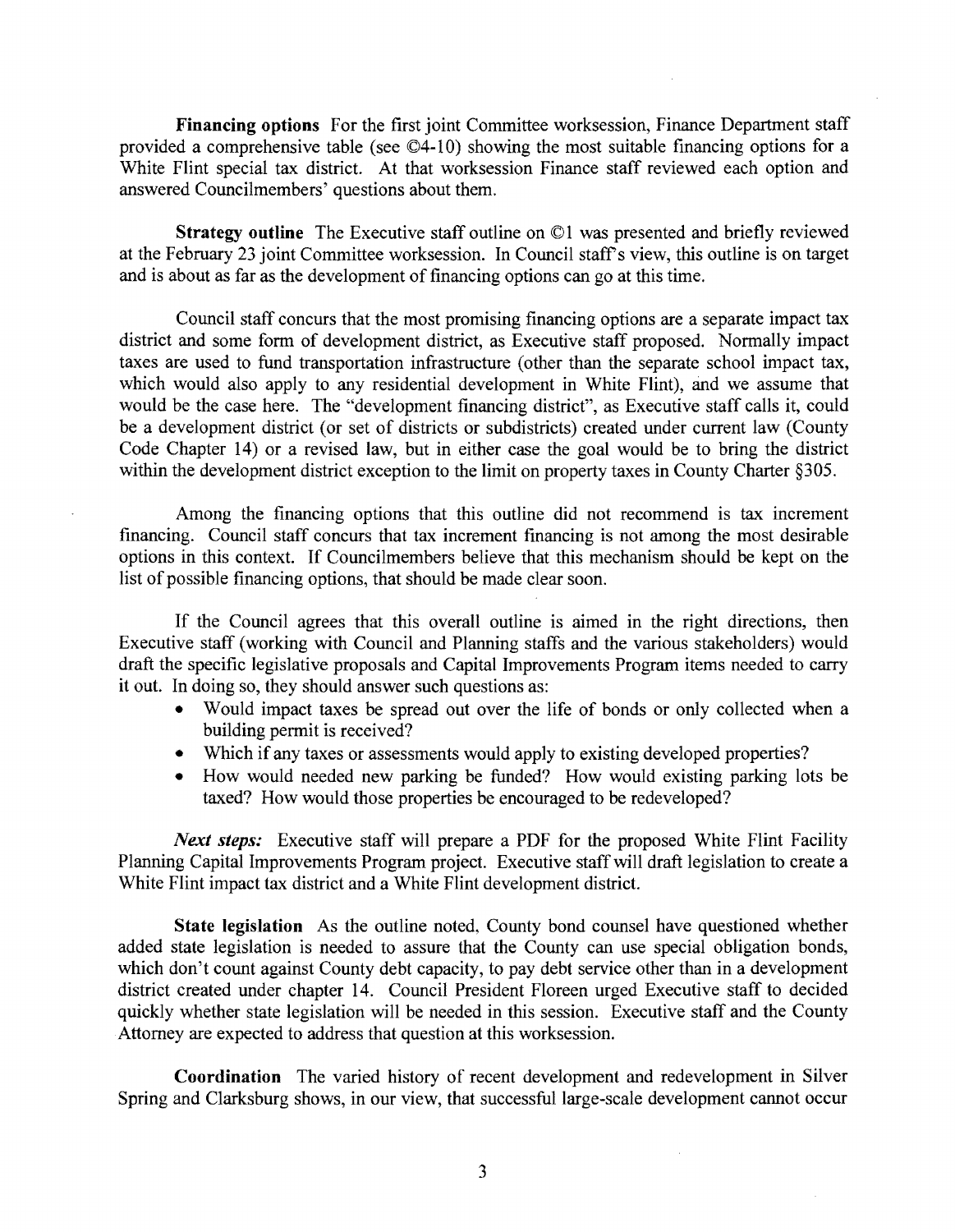without day-to-day, high-level coordination of financing and implementation among County and state governments, planning agencies, and private developers. The PHED Committee is scheduled to review Bill 1-10, Development - Coordination, Oversight, on April 5. Bill 1-10 would direct the County Executive to designate an employee in the Executive's or Chief Administrative Officer's Office as development coordinator for each approved development district and each geographic area where a newly revised master or sector plan has authorized intensive new development or redevelopment. Each coordinator can be an existing employee; Bill 1-10 does not require the Executive to create a new position unless he decides that no current employee can perform this function. In Council staff's view, the proposed coordinator or a similar operational focal point will be essential for development in the White Flint sector, including its financing, to proceed as the revised sector plan envisions.

| This packet contains                                        | Circle |
|-------------------------------------------------------------|--------|
| Infrastructure financing strategy outline (Executive draft) |        |
| Infrastructure item allocation                              |        |
| Financing options                                           |        |

F:\LAw\TOPICS\Land Use & Zoning\White Flint Financing\Worksession 3-2-IO.Doc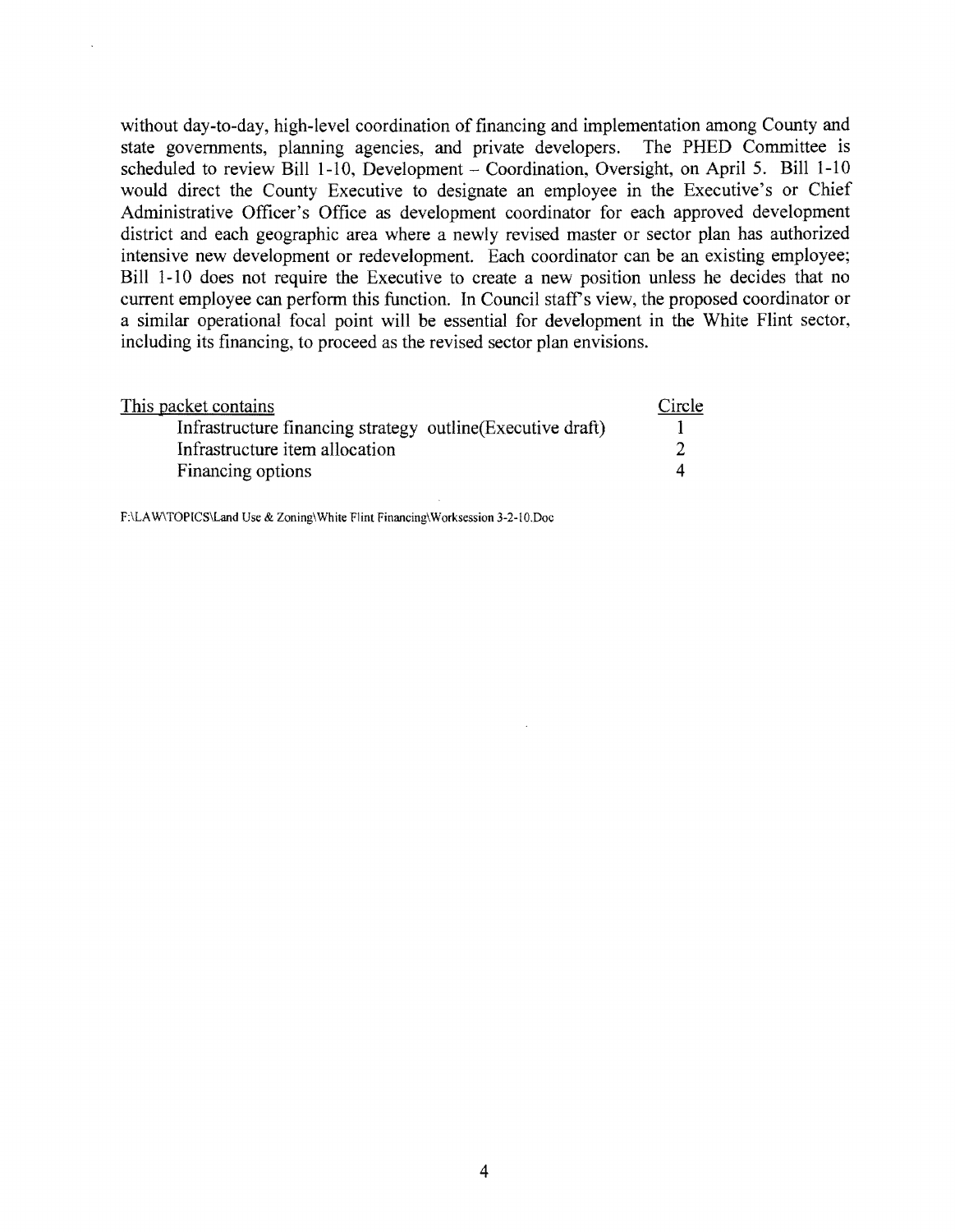# PROPOSED WHITE FLINT FINANCING STRATEGY

Core Principles

- Legal feasibility
- Does not count against charter limit
- Does not count against debt capacity
- Generates revenue stream that is able to secure debt
- Fair and equitable application across plan area/properties benefitting from infrastructure

## General Approach - Overview

- 1. Create up front funding mechanism to support planning and design and implementation efforts, and, if available, funds for immediate infrastructure needs
- 2. Create CIP Facility Planning project to capture budget for the above
- 3. Takes steps necessary to create long term funding mechanism that meets core principles

### Financing Strategy

- 1. Create new White Flint Impact Tax District
	- a. Determine funding needs, develop rate structure
	- b. Draft legislation for Council action
	- c. Fold in current White Flint Metro Station Policy Area
	- d. Use revenues to fund new White Flint Facility Planning CIP project
	- e. Use revenues **after accumulated** to fund up front infrastructure priorities.
- 2. Create new White Flint Facility Planning CIP project
	- a. Facilitates planning for infrastructure and financing
	- b. Fund dedicated staff resources necessary for implementation
	- c. Fund facility planning and design
	- d. Use for preliminary steps to financing feasibility, appraisals, etc.
	- e. Individual projects spin out into stand alone projects
- 3. Development Financing District
	- a. Finalize infrastructure items to be financed
	- b. Identify boundaries, values, rates required to support debt service on bonds
	- c. Identify credits that would be available, and any exempt properties
	- d. **If**required, draft state legislation to allow tax revenues to be pledged to debt service, allowing special obligation bonds that do not count against debt capacity
- 4. Implementation Efforts
	- a. Develop tools to track development, project assessed value, and revenue stream
	- b. Develop criteria for projects to be funded by district
	- c. Develop criteria for exclusion of properties from district
	- d. Determine projects and proposed district boundaries
	- e. Refine estimates of financing needs
	- f. Develop plan of finance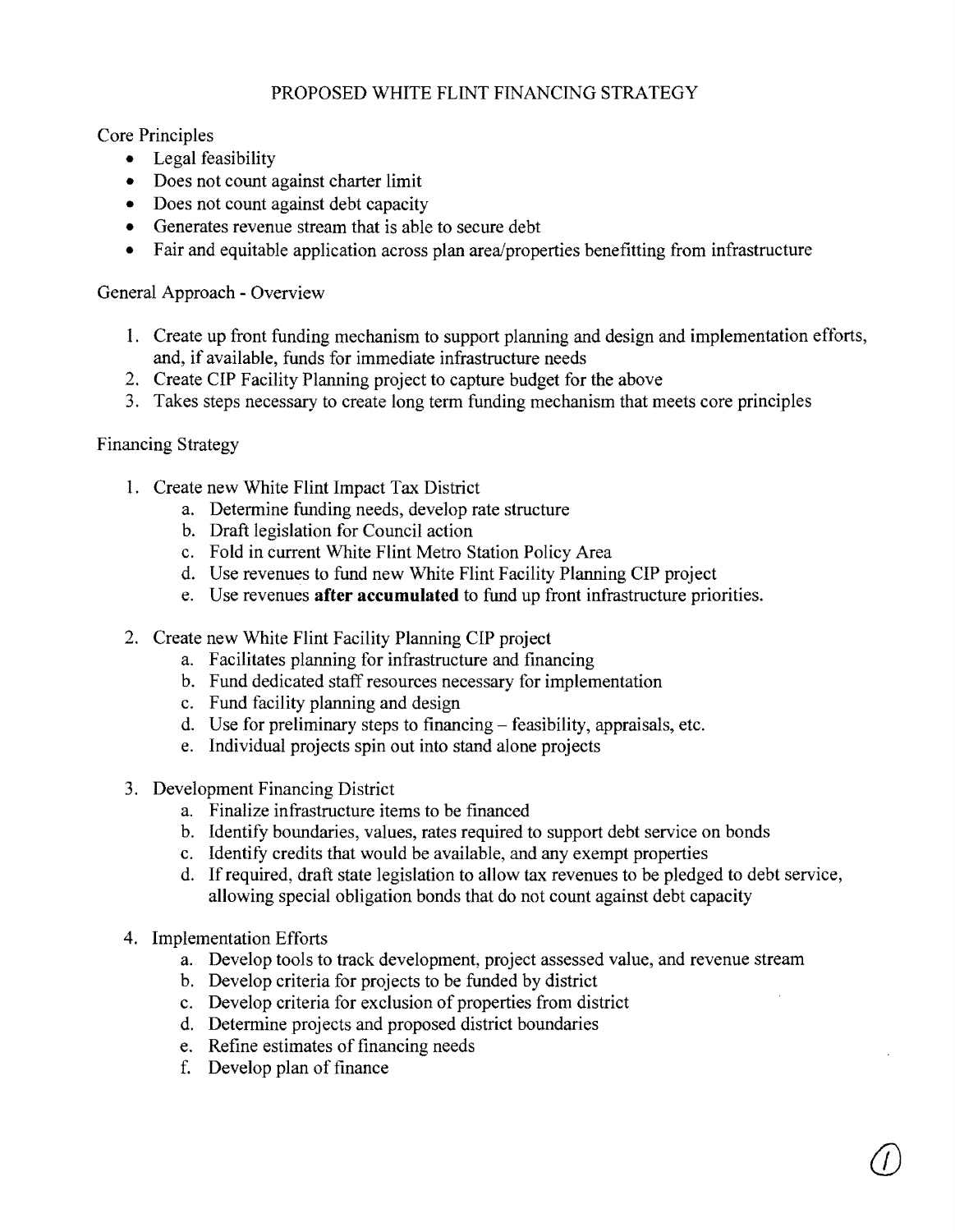#### White Flint Sector Plan Executive Branch Cost Estimates

County Estimates Assume No Property Dedications

 $\widetilde{\mathcal{C}}$ 

(一般的 网络青绿绿青的 经工作

County ROW Estimates Based Solely on FAR at White Flint Partnership's estimated \$50 per FAR foot

N.B. land values are assumptions and not based on appraised values

|                      |                              |                           |                                                                                               |                                                       |                                                     |                                               |                                                           |                                 |                                      | <b>County Estimates</b>            |                               |                              |                     |
|----------------------|------------------------------|---------------------------|-----------------------------------------------------------------------------------------------|-------------------------------------------------------|-----------------------------------------------------|-----------------------------------------------|-----------------------------------------------------------|---------------------------------|--------------------------------------|------------------------------------|-------------------------------|------------------------------|---------------------|
|                      |                              |                           |                                                                                               |                                                       |                                                     |                                               |                                                           |                                 |                                      |                                    |                               | Stage                        |                     |
| No.                  | <b>REF</b><br>(Exac.<br>Rec. | MP #                      | Name                                                                                          | Limits                                                | Comments                                            | <b>White Flint</b><br>Partnership<br>Estimate | <b>County Estimated</b><br><b>Construction Cost</b>       | <b>Right of Way Acquisition</b> | <b>Total County Cost</b><br>Estimate | <b>Funds Already</b><br>Programmed | Stage 1                       | Stage 2                      | Stage 3             |
|                      |                              |                           | <b>Public Financing Mechanisms</b>                                                            |                                                       |                                                     |                                               |                                                           |                                 |                                      |                                    |                               |                              |                     |
|                      |                              | County (or State)         |                                                                                               |                                                       |                                                     |                                               |                                                           |                                 |                                      |                                    |                               |                              |                     |
| 16                   |                              | A-90                      | Randolph Rd                                                                                   | Nebel Street to CSX<br>tracks                         |                                                     |                                               | \$5,043,158                                               |                                 | \$5,043,158                          |                                    | \$0                           | \$5,043,158                  | \$0                 |
|                      |                              | $-270$                    | Montrose Plovy Phase 1                                                                        | <b>Hd Georgetown Rd to</b><br>Chaoman Ave             | unded and Under                                     |                                               |                                                           |                                 |                                      |                                    | \$0                           | \$0                          | \$0                 |
| 17 <sub>1</sub>      |                              | A-270                     | (MD 355 Interchange Phase I<br>Montrose Pkwy Phase 2                                          | Chapman Ave to                                        | Construction                                        |                                               | \$0                                                       |                                 | \$0                                  |                                    |                               |                              |                     |
| $\pmb{\mathcal{10}}$ |                              |                           | MD 355 Interchange<br>Phase<br>2)                                                             | Parklawn Drive                                        |                                                     |                                               | \$53,000,000                                              |                                 | \$53,000,000                         | \$1,860,000                        | \$0                           | \$51,140,000                 | \$0                 |
| 19 <sup>j11</sup>    | 10                           | $B-2$                     | East Jefferson St. Ext                                                                        | Nebel Street to MARC<br>station                       | Remove this project, not in thi<br><sup>3</sup> ian |                                               | \$0                                                       |                                 | \$0                                  |                                    | \$0                           | \$0                          | \$0                 |
| 22                   | 20                           | 6.5                       | Nebel Street Ext. (North)                                                                     | Randolph Road to Plan<br>Area Boundary                |                                                     |                                               | \$6,126,561                                               |                                 | \$6,126,561                          | \$6,126,561                        | \$0                           | \$0                          | \$O                 |
| $\bf 24$             | 31                           | $B-12$                    | Chapman Ave (Citadel Ave)<br>Maple Ave)                                                       | Old Georgetown Road to<br>Pian Area Boundary          |                                                     |                                               | \$27,074,919                                              |                                 | \$27,074,919                         | \$27,074,919                       | \$0                           | \$0                          | \$0                 |
| 28                   | 42                           |                           | Montgomery Aquatic Center<br>(MAC) Expansion                                                  |                                                       |                                                     |                                               | \$19,104,227                                              |                                 | \$19,104,227                         |                                    | \$0                           | \$0                          | \$19,104,227        |
| 27                   | 43                           |                           | Police<br>Fire Slation with<br>Substation and<br>Urban<br><b>District Office</b>              |                                                       | (excludes operating and one<br>time costs)          |                                               | \$29,960,000                                              |                                 | \$29,960,000                         |                                    | \$29,960,000                  | \$0                          | \$0                 |
|                      | 44                           |                           | <b>Bus Depot</b>                                                                              |                                                       |                                                     |                                               | \$130,530,000                                             |                                 | \$130,530,000                        |                                    | \$0                           | \$0                          | \$130,530,000       |
| 28                   |                              |                           | MARC Station                                                                                  |                                                       |                                                     |                                               |                                                           |                                 |                                      |                                    |                               |                              |                     |
| 29                   | 45                           |                           | Civic Green                                                                                   |                                                       | MTA                                                 | \$15,480,000                                  | \$35,655,000                                              |                                 | \$35,655,000                         |                                    | 80                            | \$0                          | \$35,655,000        |
| 30                   | 46                           |                           |                                                                                               |                                                       | acre                                                |                                               | \$11,390,000                                              |                                 | \$11,390,000                         |                                    | \$0                           | \$11,390,000                 | \$0                 |
| 31                   | 47                           |                           | Elementary School                                                                             |                                                       | (excludes operating and<br>personnei costs)         |                                               | \$20,000,000                                              |                                 | \$20,000,000                         |                                    | \$0                           | \$0                          | \$20,000,000        |
| added                | added                        |                           | Recreation Center at Wall Park                                                                |                                                       |                                                     |                                               | \$37,420,000                                              |                                 | \$37,420,000                         |                                    | \$0                           | \$37,420,000                 | \$0                 |
|                      |                              |                           | <b>Subtotal County (or State)</b>                                                             |                                                       |                                                     | \$15,480,000                                  | \$375,303,865                                             | \$0                             | \$375,303,865                        | \$35,061,480                       | \$29,960,000                  | \$104,993,158                | \$205,289,227       |
|                      |                              |                           | Subtotal County (or State): Percent of Grand Total                                            |                                                       |                                                     | <b>A CHAINE A</b>                             | ಿನ ಇಲ್ಲಾಳೆ ಬ                                              | E. DE CAR                       | 34.0%                                | <b>The About</b>                   | 4. 12<br>$\epsilon_{\rm{NN}}$ | $\mathcal{G}$                | SAFROS              |
|                      |                              |                           |                                                                                               |                                                       |                                                     |                                               |                                                           |                                 |                                      |                                    |                               |                              |                     |
|                      | <b>District</b>              |                           |                                                                                               |                                                       |                                                     |                                               |                                                           |                                 |                                      |                                    |                               |                              |                     |
|                      |                              | $M-4$                     | Old Georgetown Rd (Md 187)                                                                    | Tilden Lane to East<br>Jefferson St                   |                                                     |                                               | \$23,045,814                                              | \$12,700,000                    | \$35,745,814                         |                                    | \$35,745,814                  | \$0                          | \$0                 |
| $\overline{2}$       |                              | $M-4$                     | East Jefferson St Ext (Md 187)                                                                | Cld (Old) Georgetown<br>Road to Rockville Pike        |                                                     | \$2,920,664                                   | \$7,700,000                                               | \$0                             | \$7,700,000                          |                                    | \$0                           | \$0                          | \$7,700,000         |
|                      |                              | $M-4A$                    | Old Old Georgetown Rd                                                                         | East Jefferson St Ext to<br>Montrose Pkwy             |                                                     | \$9,274,816                                   | \$19,700,000                                              | \$4,752,000                     | \$24,452,000                         |                                    | \$24,452,000                  | \$0                          | \$0                 |
| $\Phi^{\text{eff}}$  |                              | M-6                       | Rockville Pike (Md 355)                                                                       | Flanders Ave to<br>Hubbard Onve                       |                                                     | \$91,519,031                                  | \$106,238,000                                             | \$30,275,000                    | \$136,513,000                        |                                    | \$13,300,000                  | \$0                          | \$123,213,000       |
| 5                    |                              | A-69                      | Nicholson Lane                                                                                | Old Georgatown Road to<br>CSX tracks                  |                                                     |                                               | \$61,826,160                                              | \$11,616,000                    | \$73,442,160                         |                                    | \$0                           | \$73,442,160                 | \$0                 |
|                      | 15 <sub>1</sub>              | $B-4$                     | Ciladel Avenue                                                                                | Existing Terminus to<br>Marineili Road                |                                                     |                                               | \$2,595,938                                               | \$650,000                       | \$3,245,938                          |                                    | \$3,245,938                   | \$0                          | \$0                 |
| $1^{(1)}$            | 19                           | B-5                       | Nobel Street                                                                                  | l Nicholson Lane to<br>Randolph Road                  |                                                     |                                               | \$37,193,788                                              | \$1,584,000                     | \$38,777,788                         |                                    | \$0                           | \$38,777,788                 | \$0                 |
| $23^{(2)}$           | 23                           | <b>B-15</b><br>$[no1B-7]$ | Executive Blvd Ext (North)                                                                    | East Jefferson St<br>Marmello<br>Old Georgetown Rd to | VOB Service bidg                                    |                                               | \$13,500,000                                              | \$10,000,000                    | \$23,500,000                         |                                    | \$23,500,000                  | \$0                          | \$0                 |
| 13                   | 37A                          | .B-1                      | Main Street                                                                                   | Executive Blvd.                                       | <b>Bikeway</b>                                      |                                               | \$1,712,500                                               | \$2,000,000                     | \$3,712,500                          |                                    | \$3,712,500                   | \$0                          | \$0                 |
| 14                   | 38                           |                           | Circulator bus infrastructure<br>Second antrance to Metro                                     |                                                       |                                                     | \$1,250,000                                   | \$1,250,000                                               |                                 | \$1,250,000                          |                                    | \$1,250,000                   | \$0                          | \$0                 |
|                      |                              |                           | includes construction, planning<br>design, and permitting,<br>construction administration, an |                                                       |                                                     |                                               |                                                           |                                 |                                      |                                    |                               |                              |                     |
| 15                   | 39                           | $B-10$                    | contingency/escalation)<br>Main Street/Market Street                                          | Executive Blvd to MO<br>187                           |                                                     | \$32,250,000                                  | \$35,000,000                                              |                                 | \$35,000,000                         |                                    | \$0                           | \$35,000,000                 | \$0                 |
| added                | Added                        | <b>Subtotal District</b>  |                                                                                               |                                                       |                                                     | \$137,214,511                                 | \$5,800,000<br>\$315,562,200                              | \$73,577,000                    | \$5,800,000<br>\$389,139,200         | \$0                                | \$105,206,252                 | \$5,800,000<br>\$153,019,948 | \$130,913,000       |
|                      |                              |                           | Subtotal District: Percent of Grand Total                                                     |                                                       |                                                     | HAS TO A                                      | 5. atliki (f. 1879)<br>1880 - Paul British, fransk formal | 单 5                             | 35.3%                                | STAN<br>운용장                        | 73895                         |                              | <u>कुच्छ सम्पाद</u> |
|                      |                              |                           |                                                                                               |                                                       |                                                     |                                               |                                                           |                                 |                                      |                                    |                               |                              |                     |
|                      |                              |                           | Subtotal of Public Financing Mechanisms                                                       |                                                       |                                                     | \$152,694,511                                 | \$690,866,065                                             | \$73,577,000                    | \$764,443,065                        | <b>BOOK A STATIST</b>              | al stringen a                 | 法工 地方风俗的人                    | State of Service    |
|                      |                              |                           | Subtotal of Public Financing Mechanisms: % of Grand Total                                     |                                                       |                                                     |                                               | 1963 સ <del>હી</del> જિ                                   | AL WEBSTER                      | 69.3%                                | al 33 st 1998.                     | 放宽的                           | ₩,<br>je i Când              | 不知动物<br>دي.<br>آهين |

 $\label{eq:2} \frac{1}{2} \frac{1}{2} \frac{1}{2} \frac{1}{2} \frac{1}{2} \frac{1}{2} \frac{1}{2} \frac{1}{2} \frac{1}{2} \frac{1}{2} \frac{1}{2} \frac{1}{2} \frac{1}{2} \frac{1}{2} \frac{1}{2} \frac{1}{2} \frac{1}{2} \frac{1}{2} \frac{1}{2} \frac{1}{2} \frac{1}{2} \frac{1}{2} \frac{1}{2} \frac{1}{2} \frac{1}{2} \frac{1}{2} \frac{1}{2} \frac{1}{2} \frac{1}{2} \frac{1}{2} \frac{$ 

 $\mathcal{F}(\mathcal{A}) = \mathcal{F}(\mathcal{A}) \otimes \mathcal{F}(\mathcal{A})$ 

 $\sigma_{\rm{eff}}$ 

 $\Delta\phi = \sqrt{1-\phi}$ 

#### r ebruary 22, 2009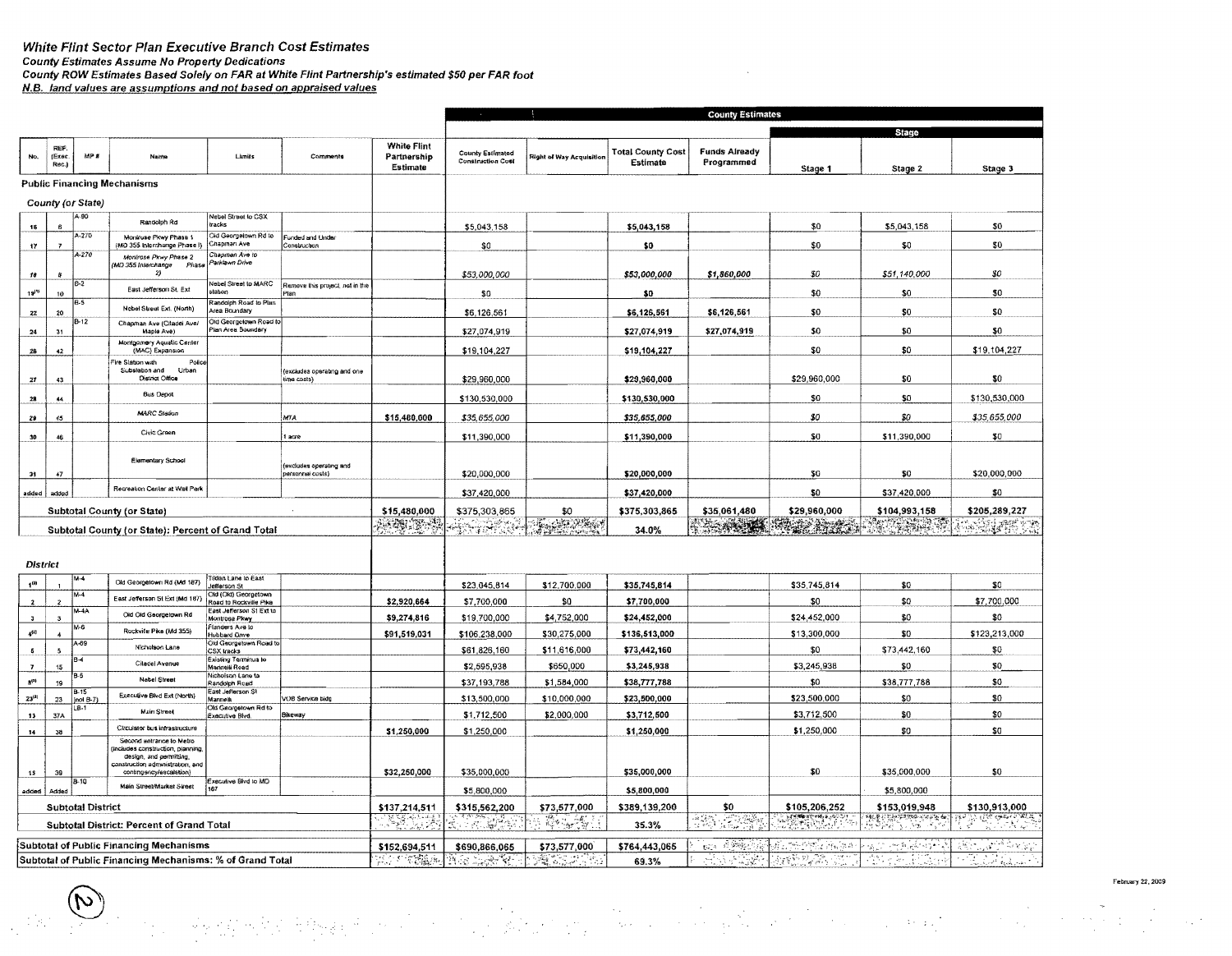#### White Flint Sector Plan Executive Branch Cost Estimates County Estimates Assume No Property Dedications County ROW Estimates Based Solely on FAR at White Flint Partnership's estimated \$50 per FAR foot N.B. land values are assumptions and not based on appraised values

|                 |                        |                                   |                                                           |                                             |                                             |                                               |                                                     |                                 |                                      | <b>County Estimates</b>            |                            |               |               |
|-----------------|------------------------|-----------------------------------|-----------------------------------------------------------|---------------------------------------------|---------------------------------------------|-----------------------------------------------|-----------------------------------------------------|---------------------------------|--------------------------------------|------------------------------------|----------------------------|---------------|---------------|
|                 |                        |                                   |                                                           |                                             |                                             |                                               |                                                     |                                 |                                      |                                    |                            | Stage         |               |
| No.             | REF.<br>(Exec.<br>Rec. | MP#                               | Name                                                      | Limits                                      | Commenta                                    | <b>White Flint</b><br>Partnership<br>Estimate | <b>County Estimated</b><br><b>Construction Cost</b> | <b>Right of Way Acquisition</b> | <b>Total County Cost</b><br>Estimate | <b>Funds Already</b><br>Programmed | Stage 1                    | Stage 2       | Stage 3       |
| Developer       |                        |                                   |                                                           |                                             |                                             |                                               |                                                     |                                 |                                      |                                    |                            |               |               |
|                 |                        | JB-2                              | East Jefferson St. Ext                                    | Rockville Pike to Nebel<br>Street           |                                             |                                               | \$8,141,283                                         |                                 | \$8.141.283                          |                                    | \$0                        | \$8.141.283   | \$0           |
| $20^{(0)}$      | 11                     | B-3                               | Woodglen Dave                                             | Edson Lane lo Nicholson<br>Lane             |                                             |                                               | \$9,919,800                                         |                                 | \$9,919,800                          |                                    | \$0                        | \$9,919,800   | \$0           |
| 32              | 12                     | 34                                | Huff Court Ext                                            | Nabel SI Ext to<br>Executive Blvd           | White Flint Garage 2 level                  |                                               | \$32,702,720                                        |                                 | \$32,702,720                         |                                    | \$0                        | \$0           | \$32,702,720  |
| $21^{(4)}$      | 13                     | $B-4$                             | Huff Court                                                | Executive Blvd to<br><b>Nicholson Lane</b>  |                                             |                                               | \$6,651,880                                         |                                 | \$6,651,880                          |                                    | \$0                        | \$6,651,880   | \$0           |
| 33              | 14                     | B-4                               | Citadel Avenue                                            | Nicholson Lane to<br>existing terminus      |                                             |                                               | \$3,234,375                                         |                                 | \$3,234,375                          |                                    | \$O                        | \$3,234,375   | \$0           |
| 34              | 16                     | $B-4$                             | Citadel Avenua Ext (?)                                    | Marinelli Road to Old<br>Georgetown Rd      |                                             |                                               | \$6,928,650                                         |                                 | \$6,928,650                          |                                    | \$6,928,650                | \$0           | \$0           |
| $35^{(4)}$      | 17                     | IB-5                              | Edson Lane                                                | Woodglen Drive to<br>Rockville Pike         |                                             |                                               | \$8,214,375                                         |                                 | \$8,214,375                          |                                    | \$8,214,375                | \$0           | \$0           |
| $30^{(4)}$      | 18                     | IB-5                              | Nebel Street Ext. (South)                                 | Rockville Pike to<br>Nicholson Lane         | 3 bidgs                                     | \$19,538,640                                  | \$50,005.750                                        |                                 | \$50,005,750                         |                                    | \$0                        | \$50,005.750  | \$0           |
| 9(00)           | 21                     | $B-6$                             | Mannelli Road                                             | Executive Blvd to Nebel<br>Street           |                                             |                                               | \$28.408.448                                        |                                 | \$28,408,448                         |                                    | \$0                        | \$28,408,448  | 30            |
| 37              | 22                     | <b>B.7</b>                        | Executive Blvd Ed (North)                                 | B-16 to East Jefferson<br>Street            | Old Toys R US/ AC Moore<br>Bldg             |                                               | \$26,794,290                                        |                                 | \$26,794,290                         |                                    | \$26,794,290               | \$0           | \$0           |
| 10              | 24                     | <b>B-7</b>                        | Executive Bivd Ext                                        | Mannelli Road to<br>Woodglen Drive          |                                             |                                               | \$17,605,632                                        |                                 | \$17,605,632                         |                                    | \$0                        | \$17,605.632  | \$0           |
| 38              | 25                     | IB-7                              | <b>Executive Bivd Ext</b>                                 | Woodglen Drive to<br>Rockville Pike         |                                             |                                               | \$5,894,328                                         |                                 | \$5,894,328                          |                                    | \$0                        | \$5,894,328   | \$0           |
| $11 -$          | 26                     | <b>B-7</b>                        | Executive Blvd Ext (East)                                 | Rockville Pike to Huff<br>Court             |                                             | \$4,915,680                                   | \$9,854,328                                         |                                 | \$9,854,328                          |                                    | \$0                        | \$0           | \$9,854,328   |
| 12              | 27                     | B-10                              | Main Street (8-10 Market St)                              | Exaculive Bivo to<br>Rockville Pike         | numbers 2, 3.23, and 27 from<br>REF. column | \$44,952,160                                  | \$18,800,000                                        |                                 | \$18,800,000                         |                                    | \$9,400,000                | \$9,400,000   | \$0           |
| 38              | 28                     | 8-10                              | Main Street (B-10 Market SI)                              | Rockville Pike to B-13                      |                                             |                                               | \$21,807,720                                        |                                 | \$21,807,720                         |                                    | \$0                        | \$21,807,720  | \$0           |
| 40              | 29                     | <b>B-11</b>                       | <b>Stallon Street</b>                                     | Marinelli Road to Old<br>Georgetown Rd      |                                             |                                               | \$17,310,558                                        |                                 | \$17,310,558                         |                                    | \$17,310,558               | \$0           | \$0           |
| 41              | 30                     | $B-12$                            | Chapman Ave (or other name                                | Marinelli Road to Old<br>Georgetown Rd      |                                             |                                               | \$16,290,159                                        |                                 | \$16,290,159                         |                                    | \$16,290,159               | \$0           | \$0           |
| $42^{(2)}$      | 32                     | $B-13$                            | New Street                                                | Marinelli Road to Nebel<br>Street           |                                             |                                               | \$8,431,583                                         |                                 | \$8,431,583                          |                                    | \$0                        | \$0           | \$8,431,583   |
| 43              | 33                     | $B-14$                            | Realigned Nicholson Court                                 | Nebal Ext to cul-de-sac                     |                                             |                                               | \$3,820,000                                         |                                 | \$3,820,000                          |                                    | \$0                        | \$0           | \$3,820,000   |
| 44              | 34                     | B-16                              | Midpike Plaza Rung                                        | Existing Terminus to 8-<br>13 (approx 900') |                                             |                                               | \$16,367.208                                        |                                 | \$16,367,208                         |                                    | \$0                        | \$16,367,208  | \$0           |
| 25              | 35                     | B-18                              | Security Lane                                             | Woodgien Drive to<br>Rockville Pike         |                                             |                                               | \$6,086,784                                         |                                 | \$6,086,784                          |                                    | \$0                        | \$0           | \$6,086,784   |
| 45              | 36                     | $B-18$                            | Security Lane Extended                                    | Rackville Pike to B-4                       |                                             |                                               | \$5,890,500                                         |                                 | \$5,890,500                          |                                    | \$0                        | \$0           | \$5,890,500   |
| 13 <sub>1</sub> | 378                    | LB-1                              | Main Streat                                               | Executive Blvd. to<br>Rockville Pike        | Bikoway                                     |                                               | \$2,568,750                                         |                                 | \$2,568,750                          |                                    | \$2,568.750                | \$0           | \$0           |
| 46              | 40                     |                                   | <b>FULL Library</b>                                       |                                             | one-lima capital costs                      |                                               | \$6,270,000                                         |                                 | \$6,270,000                          |                                    | \$6,270,000                | \$0           | \$0           |
| 47              | 41                     |                                   | Satellite Regional Services<br>Center                     |                                             | one-lime capital costs                      |                                               | \$1,060,000                                         |                                 | \$1,060,000                          |                                    | \$1,060,000                | \$0           | 50            |
|                 |                        | Subtotal Developer <sup>(7)</sup> |                                                           |                                             |                                             | \$69,406,480                                  | \$339,059,121                                       | \$0                             | \$339.059.121                        |                                    | \$94,836,782               | \$177,436,424 | \$66,785,915  |
|                 |                        |                                   | Subtotal Developer; Percent of Grand Total <sup>(5)</sup> |                                             |                                             | the stational                                 | <u> Kacada</u>                                      | <b>The Resident</b>             | 30.7%                                | tera 22                            | <b>THE ALL DESCRIPTION</b> |               | The Telescope |
|                 |                        |                                   | <b>GRAND TOTAL Cost Estimate</b>                          |                                             |                                             | \$222,100,991                                 | \$1,029,925,186                                     | \$73,577,000                    | \$1,103,502,186                      | \$35,061,480                       | \$230,003,034              | \$435,449,530 | \$402,988,142 |

 $\frac{1}{3209,201,577}$ GRAND TOTAL Compared to October 2009 Estimate \$135,624,577 \$73,577,000 <sup>(1)</sup> Estimated ROW cost of \$6 million and total cost of \$10.8 million if MARC station is located here,

 $\mathcal{A}=\mathcal{A}$  , we have a set of  $\mathcal{A}=\mathcal{A}$ 

يتبد

 $\sim$ 

<sup>(2)</sup> Based on FAR split zone, FAR average of 3.5.

<sup>(3)</sup> Based on FAR aplit zone. FAR average of 1.5.

 $\odot$ 

<sup>(4)</sup> Based on FAR split zone. FAR average of 2.5.

 $^{(8)}$  Developer Contribution would equal 32.9% of the grand total if all ROW is dedicated.

 $^{(4)}$  Some portion of the streetscaping may be paid by Iha Developer.

 $\sigma$  Ths White Flint Partnership's Total for Devaloper Paid Costa is about \$230 million.

 $\sim$   $_{\odot}$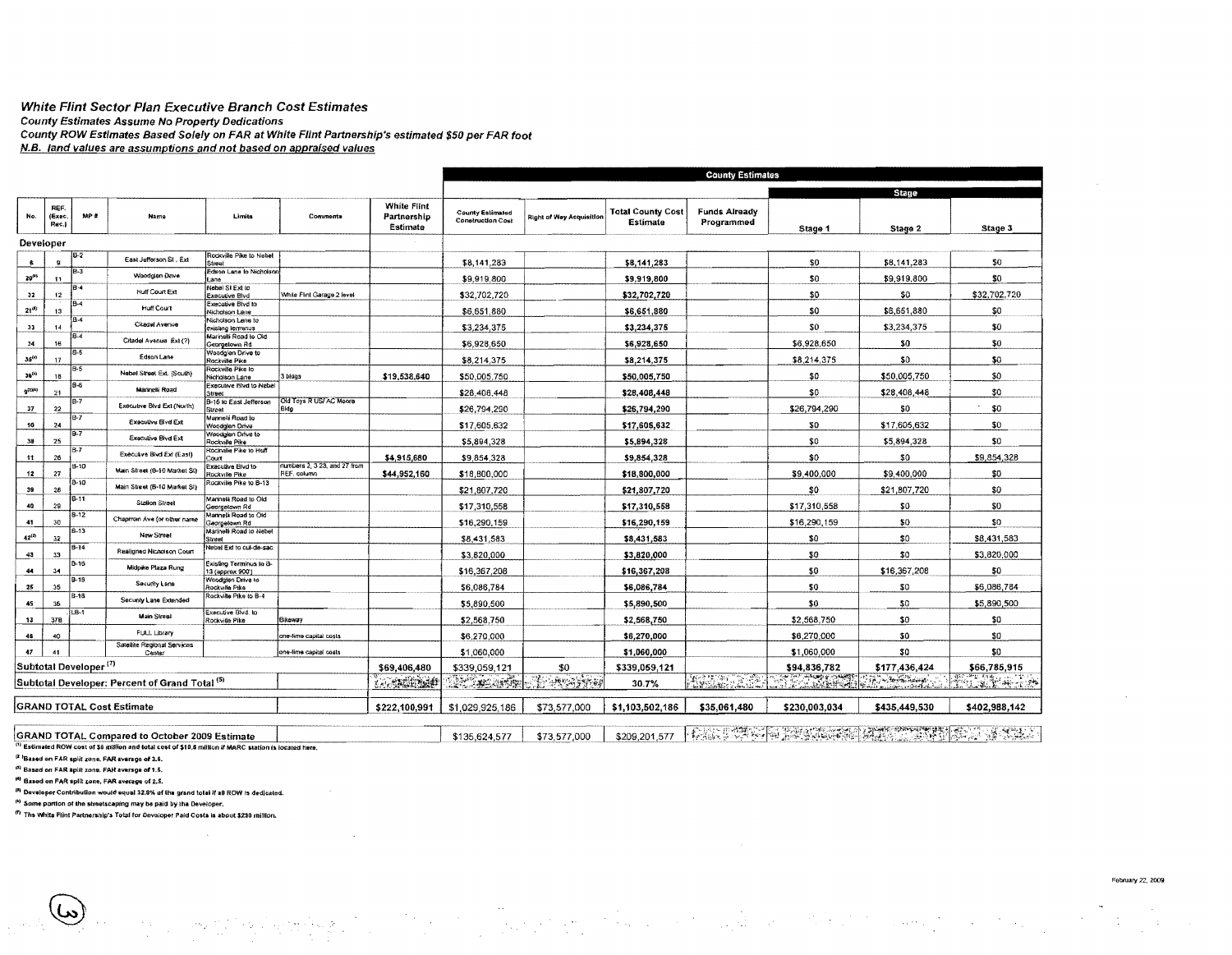# **Sources of Funding for Public Infrastructure Being Considered for White Flint "District" Financing**

|                       | Legal                                                                            |                 |
|-----------------------|----------------------------------------------------------------------------------|-----------------|
| Finance               | <b>County Financial Considerations</b>                                           | Core            |
| <b>Structure</b>      | <b>Equity</b>                                                                    | Principles      |
|                       | <b>Revenue Stream</b>                                                            |                 |
|                       | <b>Other Considerations</b>                                                      |                 |
|                       |                                                                                  |                 |
| <b>Impact taxes</b>   | Cash payments made at time of permit. Rates are based on residential unit        |                 |
| (Development          | type or gross floor area and building type for non-residential. Funds            |                 |
| <b>Impact Tax for</b> | transportation improvements as specified in Code, collected Countywide.          |                 |
| Transportation        | Used as current revenue (cash) funding source for transportation projects in     |                 |
| Improvements)         | the CIP.                                                                         |                 |
|                       |                                                                                  |                 |
|                       |                                                                                  |                 |
|                       | Legal                                                                            |                 |
|                       | An existing mechanism, proven but unreliable revenue stream.<br>$\bullet$        | Existing law or |
|                       | Rates may be changed by County Council.<br>$\bullet$                             | ability to      |
|                       | A special White Flint district may be created with funds collected               | modify locally  |
|                       | designated to be used for transportation improvements in the policy.             |                 |
|                       | area from which the funds were collected or an adjacent policy area.             |                 |
|                       | <b>County Financial Considerations</b>                                           | Does not count  |
|                       | Does not count against Charter Limit.<br>$\bullet$                               | against Charter |
|                       | Does not count against debt capacity.<br>۰                                       | Limit or        |
|                       | Depending on how structured, could subtract from General County<br>۰             | Debt Capacity   |
|                       | impact tax revenues                                                              |                 |
|                       | Might be more appropriate for County, rather than district infrastructure        |                 |
|                       | Equity                                                                           |                 |
|                       | One-time, up-front charge (affects affordability for developers)<br>٠            |                 |
|                       | Current revenue source—not appropriate for securing bonds<br>٠                   |                 |
|                       | Applies only to new development—an equity issue for property owners<br>$\bullet$ |                 |
|                       | who benefit but don't redevelop (and therefore don't pay the tax)                |                 |
|                       | Limited by limits on what the market can bear<br>$\bullet$                       |                 |
|                       | Geographic and temporal proximity issues                                         |                 |
|                       | Revenue Stream                                                                   | Revenue         |
|                       | Up-front extractions from builders paid at time of permit<br>۰                   | stream not      |
|                       | Could also be paid over time, possibly at higher rate<br>$\bullet$               | appropriate to  |
|                       | Impact taxes are accumulated by the County and improvements<br>٠                 | secure debt     |
|                       | constructed as sufficient taxes are accumulated                                  |                 |
|                       | Unreliable revenue stream – not appropriate to secure debt<br>$\bullet$          |                 |
|                       | Potential Changes                                                                |                 |
|                       | Could allow payment up front or over time<br>٠                                   |                 |
|                       | Can create a dedicated area coincident with White Flint sector plan area         |                 |

 $\overline{\phantom{a}}$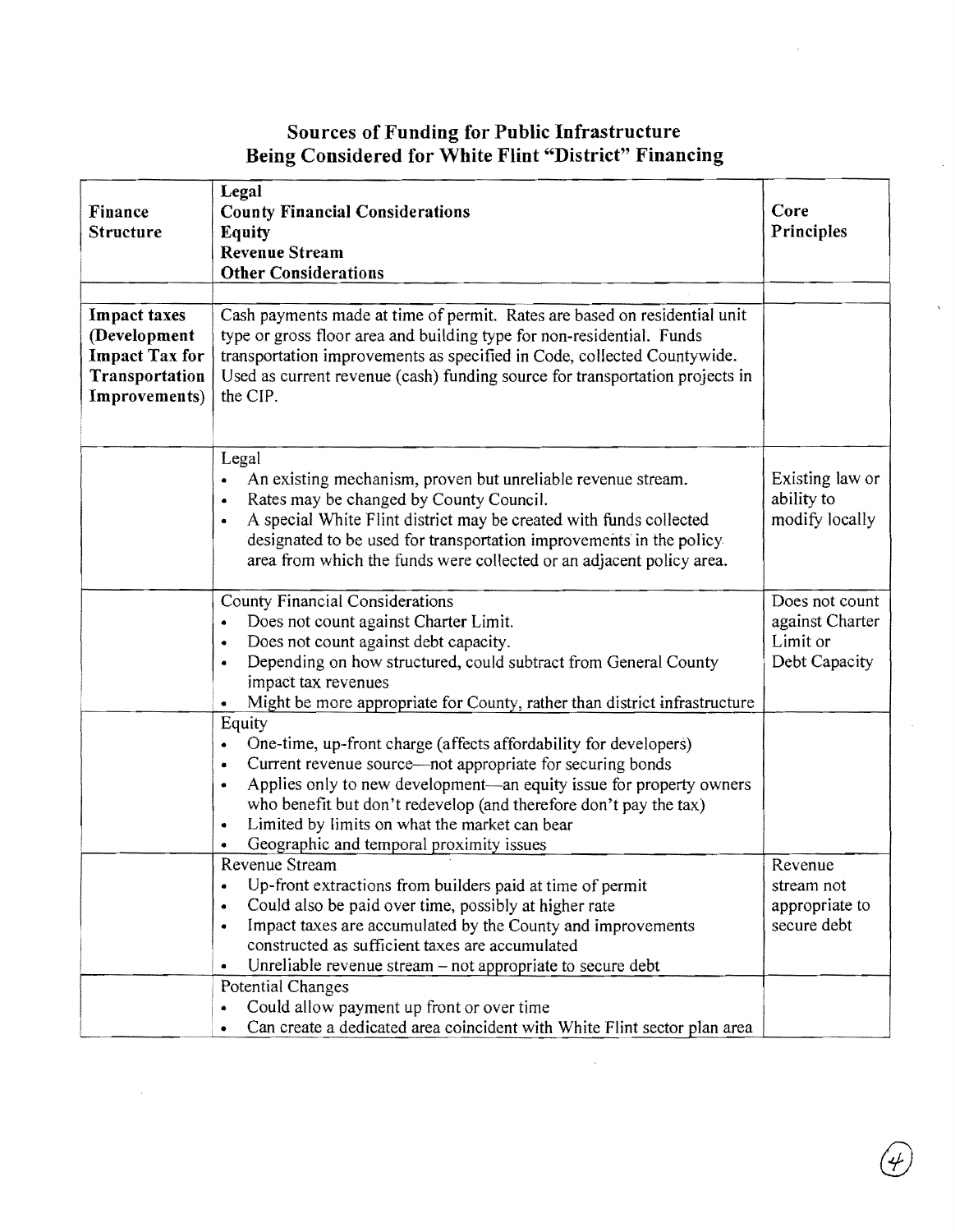| Other excise<br>taxes | Taxation of a specific activity or purchase, such as fuel/energy taxes,<br>admission & amusement taxes, hotel/motel, etc. Rates can be structured in a<br>variety of ways. Possible applications to raise revenues for White Flint could<br>be a tax on rental or business activity, parking spaces, etc. Excise taxes might<br>be used in conjunction with other taxation, possibly to achieve equity or to<br>balance benefits. |                                                                |
|-----------------------|-----------------------------------------------------------------------------------------------------------------------------------------------------------------------------------------------------------------------------------------------------------------------------------------------------------------------------------------------------------------------------------------------------------------------------------|----------------------------------------------------------------|
|                       | Legal<br>Cannot be based on assessed value or sales<br>$\bullet$<br>Requires some activity to trigger the tax.<br>$\bullet$<br>Requires County legislation.<br>$\bullet$<br>Could be levied on existing development.<br>Excise taxes can be used in much the same manner as special taxes and<br>special assessments.                                                                                                             | Requires<br>County<br>legislation                              |
|                       | <b>County Financial Considerations</b><br>Does not count against the Charter Limit.<br>$\bullet$<br>Likely not to count against debt capacity<br>$\bullet$<br>Dependability of revenue stream could be an issue, no history, unlikely to<br>$\bullet$<br>be able to secure debt                                                                                                                                                   | Does not count<br>against Charter<br>Limit or<br>Debt Capacity |
|                       | Equity<br>Not subject to the same narrow benefit and nexus requirements as special<br>assessments.                                                                                                                                                                                                                                                                                                                                | Equity subject<br>to details of<br>how tax is<br>structured    |
|                       | Revenue Stream<br>Risky, uncertain revenue stream probably not good security for bonds.<br>Untested                                                                                                                                                                                                                                                                                                                               | Revenue<br>stream not<br>appropriate to<br>secure debt         |
|                       | Other Considerations<br>Depending on how structured, may have loopholes<br>$\bullet$<br>May be complex and costly to administer<br>$\bullet$                                                                                                                                                                                                                                                                                      |                                                                |

5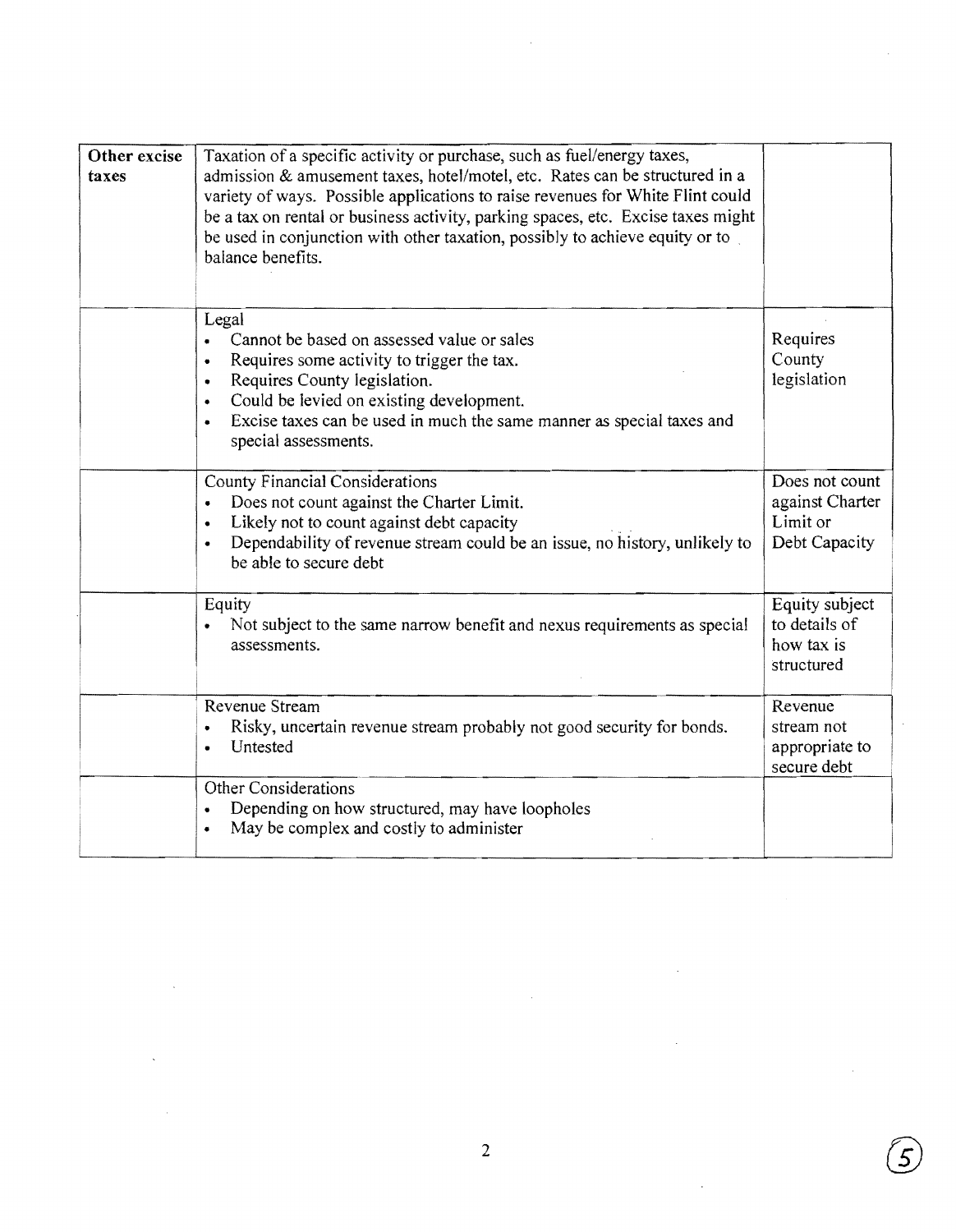| Development<br>Districts -<br>Chapter 14 | Special (ad valorem or other) taxes and benefit based assessments are levied<br>on property within district. Revenues are pledged/dedicated to pay debt<br>service on bonds used to fund infrastructure. Limitations on application to<br>broad areas due to consent requirements in State law.<br>Legal                                                                                                                                                                                                                                                                                                                                                                                                                                   |                                                                |
|------------------------------------------|--------------------------------------------------------------------------------------------------------------------------------------------------------------------------------------------------------------------------------------------------------------------------------------------------------------------------------------------------------------------------------------------------------------------------------------------------------------------------------------------------------------------------------------------------------------------------------------------------------------------------------------------------------------------------------------------------------------------------------------------|----------------------------------------------------------------|
|                                          | Proven funding mechanism – two funded districts exist in Germantown<br>The high consent level may help overcome any stricter limitations of<br>٠<br>nexus and benefit requirements.<br>Amendments to Chapter 14 in 2008 provide ability to levy tax up front<br>$\bullet$<br>and form subdistricts                                                                                                                                                                                                                                                                                                                                                                                                                                         | Existing law<br>requires 80/80<br>consent levels               |
|                                          | <b>County Financial Considerations</b><br>Ad valorem property taxes that do not count against Charter Limit.<br>Does not count against debt capacity - special obligation bonds<br>٠<br>Existing law allows taxes to be collected immediately upon formation,<br>$\bullet$<br>building up revenue and acclimating property owners to taxes.<br>Additional taxation is an increment above existing taxes; revenues<br>$\bullet$<br>generated by development remain available to general County purposes.<br>Spreads most costs to ultimate owner/lessee via taxes over 20+ years.<br>۰<br>Development districts can levy special taxes and/or special assessments.<br>۰<br>Can apply to undeveloped property, or triggered by redevelopment | Does not count<br>against Charter<br>Limit or<br>Debt Capacity |
|                                          | Equity<br>A high consent level effectively limits the use of development districts<br>primarily to property owners who consent to the imposition of the<br>charges.<br>Applies only to new development—an equity issue for property owners<br>$\bullet$<br>who benefit but don't redevelop (and therefore don't pay the tax).<br>Under current law (80/80 consent requirement), consent addresses equity<br>$\bullet$<br>This could be viewed differently if lower consent levels were required<br>$\bullet$<br>Burden for improvements is on those property owners in the district, may<br>$\bullet$<br>not be viewed as equitable if other property owners outside district also<br>benefit significantly from district infrastructure   | Equitable<br>within areas<br>consenting to<br>taxes            |
|                                          | Revenue Stream<br>Strong – revenues collected on property tax bill along with other property<br>taxes<br>Steady revenue stream can be used as current revenue source and also can<br>secure debt.<br>Ad valorem taxes provide dependable revenue stream                                                                                                                                                                                                                                                                                                                                                                                                                                                                                    | Revenue<br>stream can<br>secure debt                           |
|                                          | Other Considerations                                                                                                                                                                                                                                                                                                                                                                                                                                                                                                                                                                                                                                                                                                                       |                                                                |

 $\bigcirc$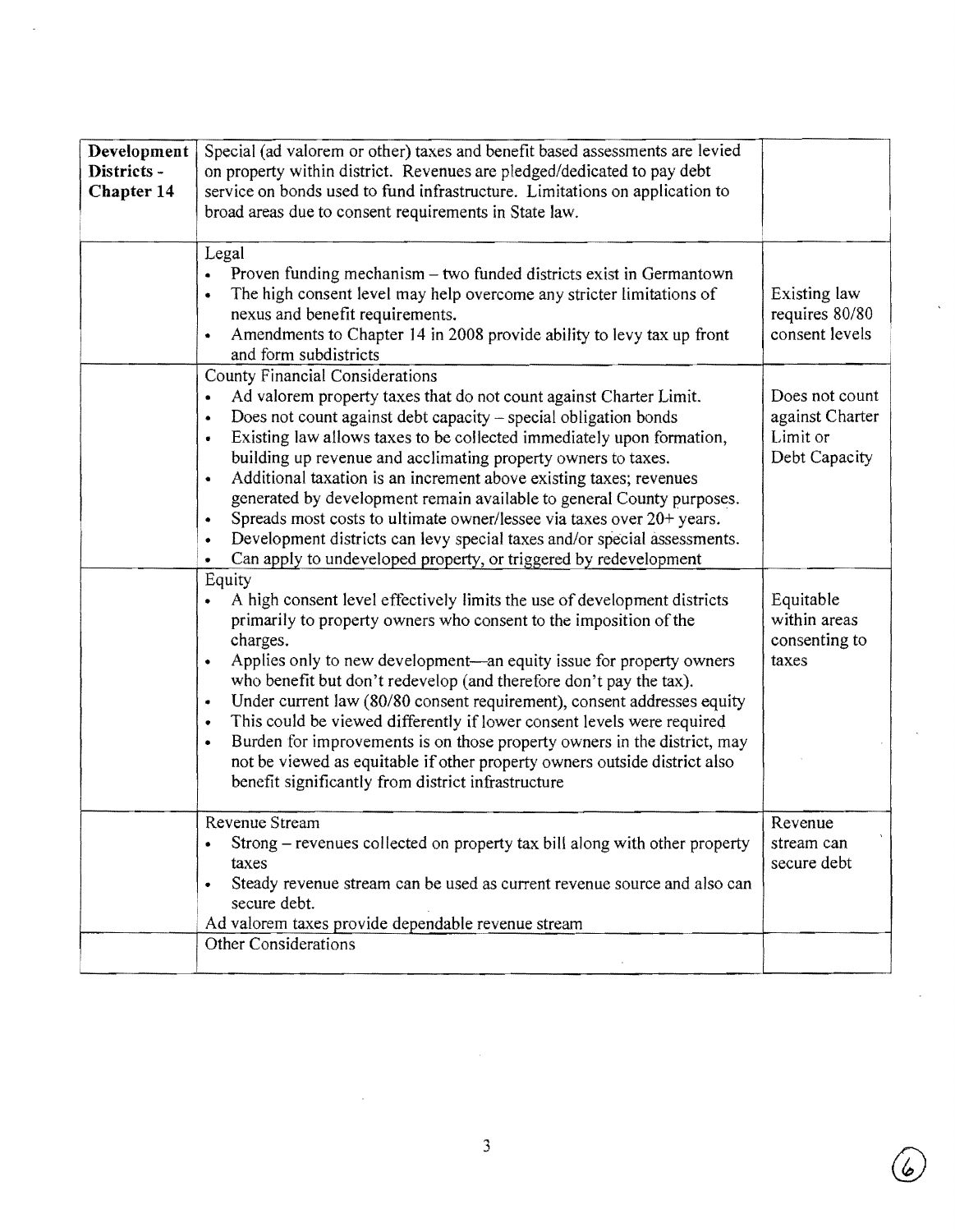| Development<br>District-<br><b>Special</b><br><b>Taxing Area</b> | Ad valorem taxes would be levied on all properties in a specified district,<br>with the tax revenues pledged to repay debt service on bonds issued for<br>infrastructure. Closest precedent is Noise Abatement Districts - taxes are<br>collected in small residential area to pay debt service on bonds used to build<br>noise walls along the Capital Beltway. All residential and commercial<br>property would be taxed at the same rate. Properties otherwise exempt from<br>real property taxes would also be exempt from development district tax, e.g.<br>federal property, churches, etc.    |                                                                                                                            |
|------------------------------------------------------------------|------------------------------------------------------------------------------------------------------------------------------------------------------------------------------------------------------------------------------------------------------------------------------------------------------------------------------------------------------------------------------------------------------------------------------------------------------------------------------------------------------------------------------------------------------------------------------------------------------|----------------------------------------------------------------------------------------------------------------------------|
|                                                                  | Legal<br>Would be considered a development district and tax revenues therefore<br>$\bullet$<br>not subject to Charter Limit (may be challenged)<br>Additional legal analysis/research needed to confirm intent of existing<br>Charter language<br>Per bond counsel, would require change in state law if revenues are<br>pledged to debt service on bonds, thus allowing issuance of special<br>obligation bonds, which do not count against debt capacity<br>Otherwise would count against debt capacity<br>Need to review the statutory provisions to impose special taxes in<br>Montgomery County | Would not<br>count against<br>Charter Limit<br>With change in<br>State Law,<br>would not<br>count against<br>debt capacity |
|                                                                  | <b>County Financial Considerations</b><br>Envisioned as a property tax not subject to Charter limit<br>$\bullet$<br>Likely would count against debt capacity calculations<br>$\bullet$<br>Ability to collect revenues and advance improvements ahead of<br>$\bullet$<br>development.                                                                                                                                                                                                                                                                                                                 |                                                                                                                            |
|                                                                  | Equity<br>Ability to raise revenues from a broad base, including existing<br>$\bullet$<br>development<br>All taxpayers in district pay for infrastructure<br>$\bullet$<br>Revenue Stream                                                                                                                                                                                                                                                                                                                                                                                                             | <b>Broad</b><br>application<br>Revenue                                                                                     |
|                                                                  | Strong – revenues collected on property tax bill along with other property<br>$\bullet$<br>taxes<br>Strong revenue stream appropriate to support debt<br>Other considerations                                                                                                                                                                                                                                                                                                                                                                                                                        | stream can<br>secure debt                                                                                                  |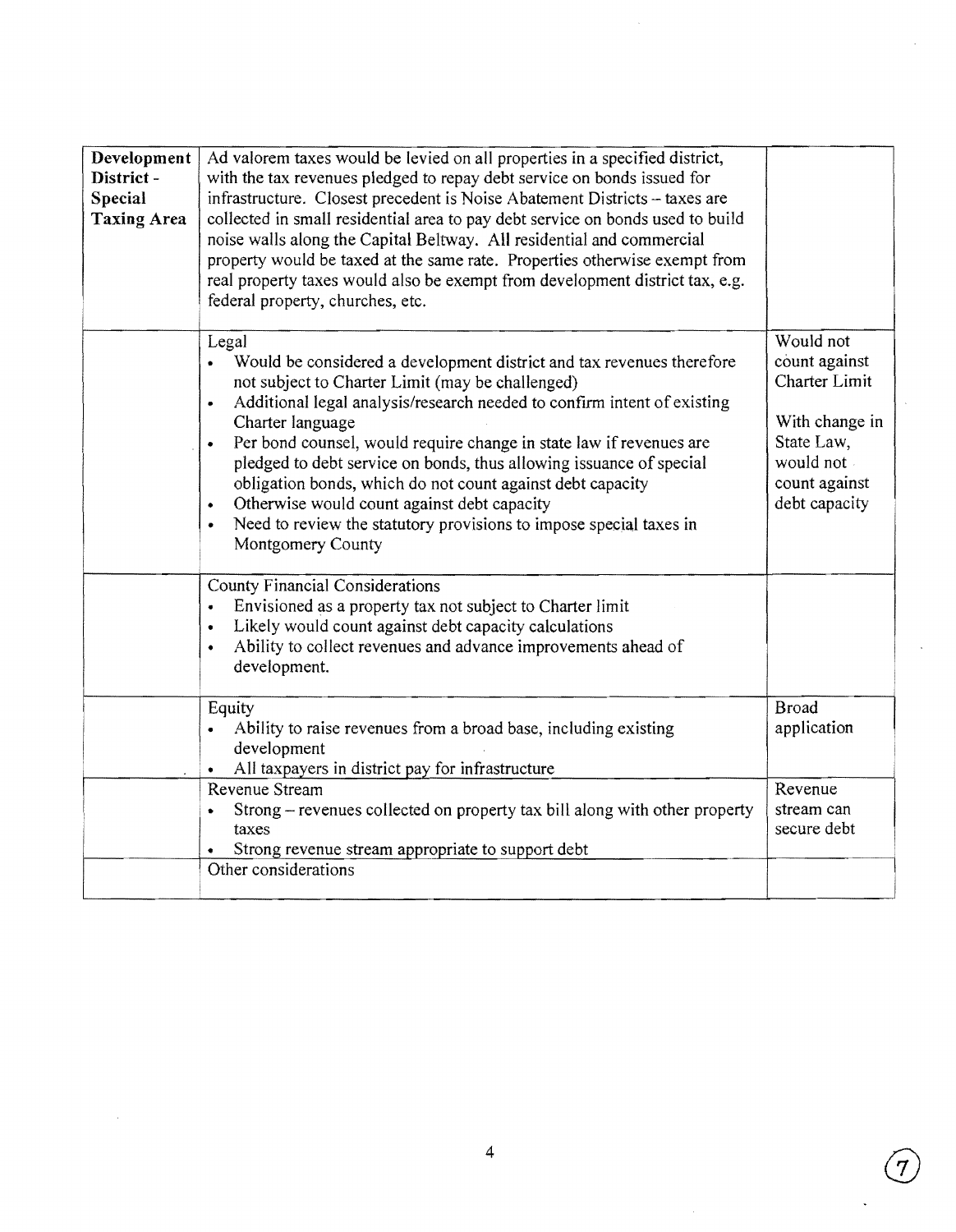|                               | FINANCE DEPARTMENT DOES NOT RECOMMEND FOR FURTHER CONSIDERATION                                                                                                                                                                                                                                                                                                                                                              |                                                                                                     |
|-------------------------------|------------------------------------------------------------------------------------------------------------------------------------------------------------------------------------------------------------------------------------------------------------------------------------------------------------------------------------------------------------------------------------------------------------------------------|-----------------------------------------------------------------------------------------------------|
| Tax<br>increment<br>financing | A portion or all of new property tax revenue generated by development is<br>used to finance debt issued to support the development, usually for<br>infrastructure. The increment in property tax revenues is channeled to allow<br>the new development to occur, and are not available for other general county<br>uses. Typically used in distressed areas where development or<br>redevelopment would otherwise not occur. |                                                                                                     |
|                               | Legal<br>Legal authority exists in state law<br>Never used in Montgomery County (no bonds issued)<br>٠                                                                                                                                                                                                                                                                                                                       |                                                                                                     |
|                               | Equity<br>Could be levied on existing development.<br>Inappropriate for broad area financing (hard to justify "but for" test)<br>$\bullet$                                                                                                                                                                                                                                                                                   | Equitable<br>approach in<br>specified<br>district, but<br>draws from<br>general County<br>resources |
|                               | County Financial Considerations<br>Redirects revenues from general availability and dedicates them to debt<br>٠<br>service retirement, thereby redirecting revenues under Charter Limit<br>Debt service counts against debt capacity.<br>٠<br>Risk that failed development can result in default on bonds and affect<br>٠<br>County's standing in the municipal bond market.                                                 | Counts against<br>Charter Limit<br>Counts against<br>debt capacity                                  |
|                               | Revenue Stream<br>Steady stream of revenue is appropriate to secure debt.<br>$\bullet$                                                                                                                                                                                                                                                                                                                                       | Revenue<br>stream can<br>secure debt                                                                |
|                               | County Financial Considerations<br>"But for" financing mechanism<br>٠<br>Not suitable for broad areas<br>۰<br>Typically used as last resort to remedy urban blight<br>Takes away from revenues to fund general county services<br>٠                                                                                                                                                                                          |                                                                                                     |
|                               | Other Considerations<br>Tax increment financing is normally a source of last resort, associated<br>with urban blight<br>Risk involved - if the increase in property taxes from new development is<br>$\bullet$<br>not sufficient to cover debt service, property owners should be required to<br>make up the shortfall with a special tax, excise tax, or special assessment                                                 |                                                                                                     |

Г

 $\hat{\boldsymbol{\theta}}$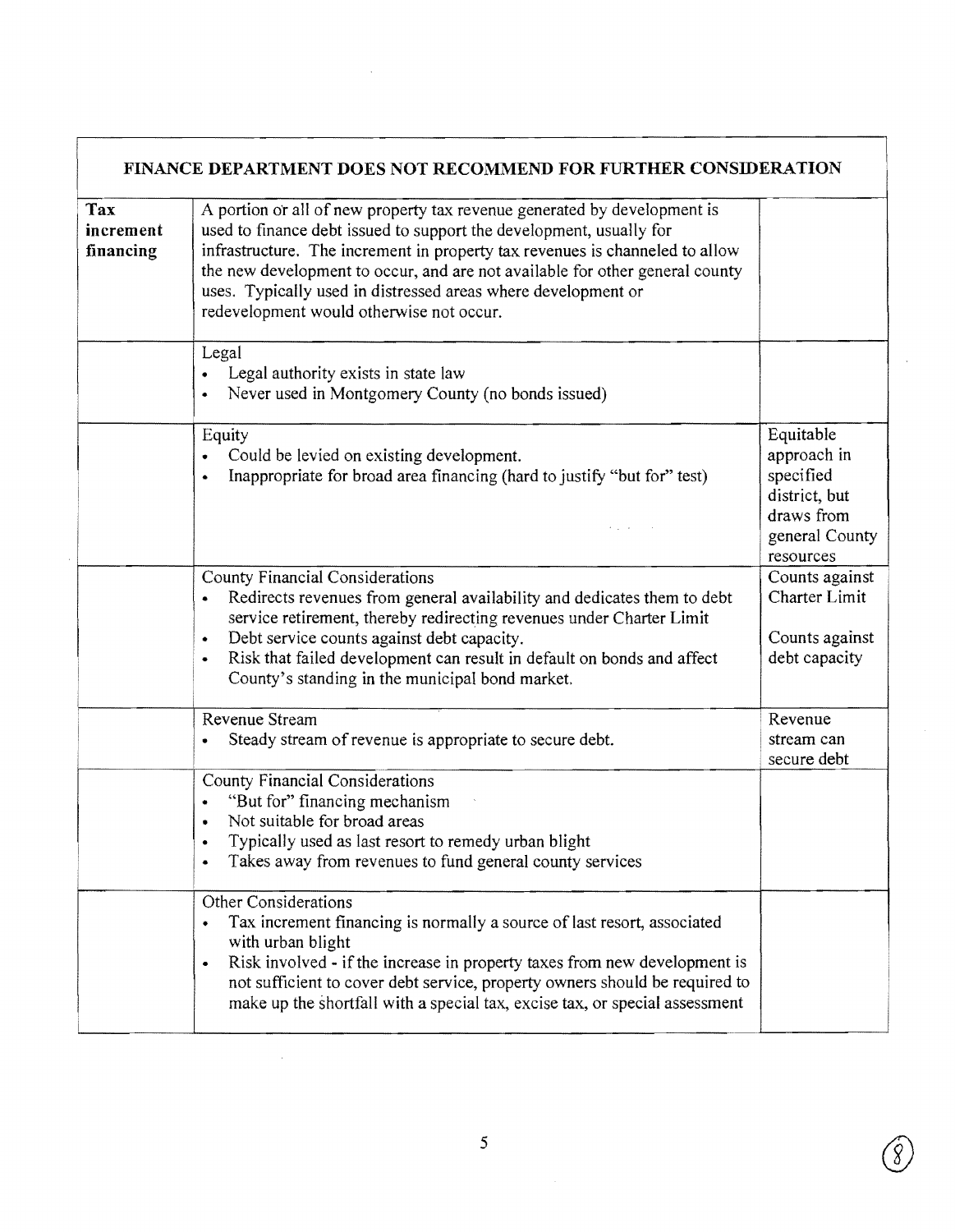| Special<br>assessments |                                                                                                                                                                                                                                                                            |  |
|------------------------|----------------------------------------------------------------------------------------------------------------------------------------------------------------------------------------------------------------------------------------------------------------------------|--|
|                        |                                                                                                                                                                                                                                                                            |  |
|                        | Legal<br>Potentially lengthy, contentious process of assessing benefits and<br>$\bullet$<br>imposing a charge<br>Under existing case law, limited by restrictive benefit and nexus<br>$\bullet$<br>requirements<br>Due to past problems, County has not used for some time |  |
|                        | County Financial Considerations<br>Ability to collect revenues immediately and advance improvements ahead of<br>development                                                                                                                                                |  |
|                        | Equity<br>۰                                                                                                                                                                                                                                                                |  |
|                        | Revenue Stream<br>٠                                                                                                                                                                                                                                                        |  |
|                        | Other Considerations<br>the control                                                                                                                                                                                                                                        |  |

9